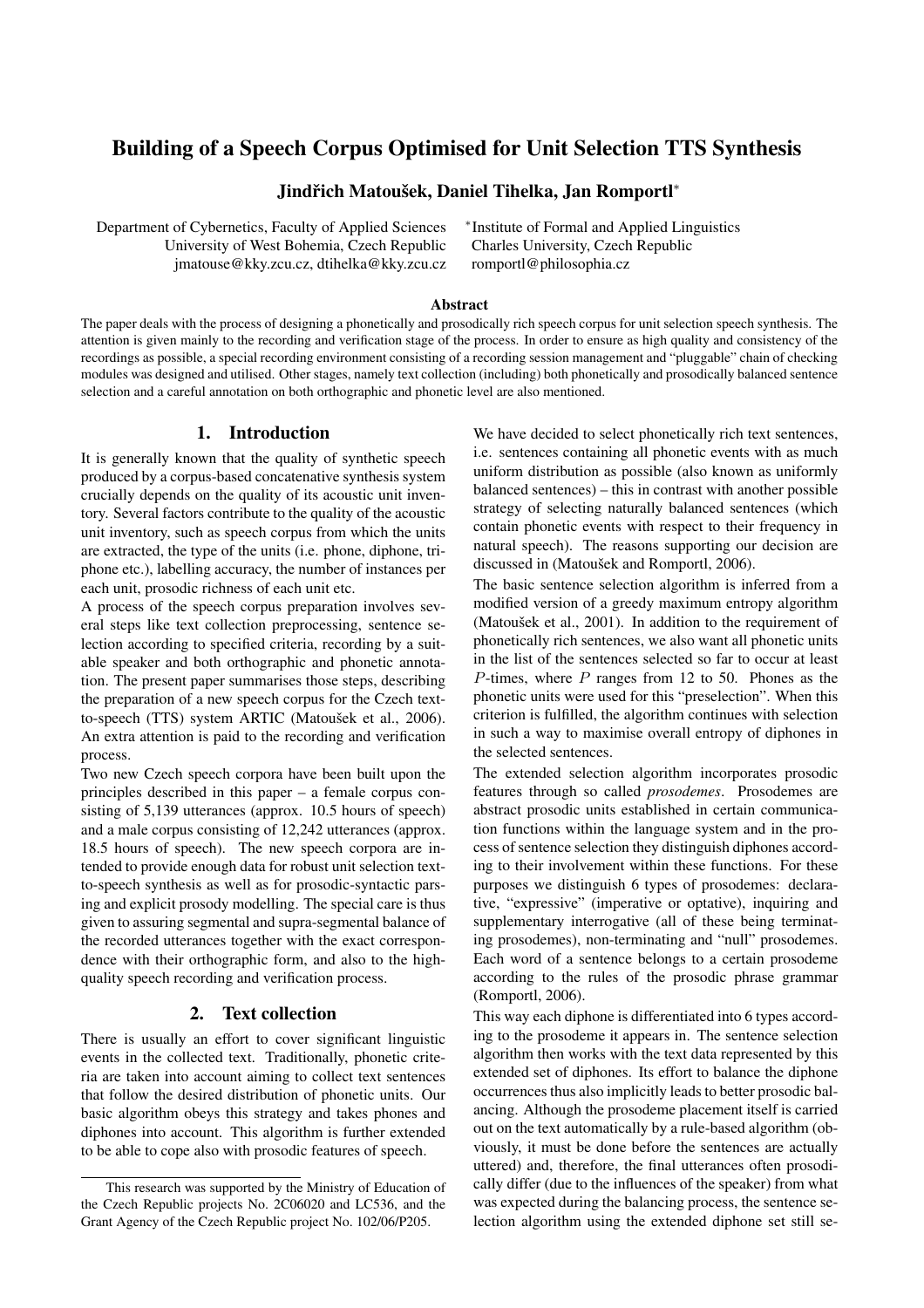| Sony Sound Forge 9.0 - [Sound 3]                                                                | Record - Sound 3                                                                        | ? X <br>$ \Box$ $\times$                     |
|-------------------------------------------------------------------------------------------------|-----------------------------------------------------------------------------------------|----------------------------------------------|
| Edit View Special Process Effects Tools EX-Favorites Options<br>File:                           | New<br>Recording attributes: 44,100 Hz, 16 Bit, Stereo                                  | $-17 \times$<br>Close                        |
| $\frac{N}{20}$<br>日 合管修 每 1000<br>$\frac{1}{2}$<br>$\circ$<br>网<br>Ьd                           |                                                                                         |                                              |
| <b>III</b><br>$M \triangleleft A \triangleright M$<br>$\odot$<br>$\mathcal{C}$<br>$\Rightarrow$ | $\blacksquare$<br>Method:<br>Normal                                                     | Remote                                       |
|                                                                                                 | $\overline{\phantom{a}}$<br>Mode:<br>Multiple takes creating Regions                    | Selection<br>1111111<br>$\mathbf x$          |
|                                                                                                 |                                                                                         |                                              |
| 开<br>$\mathbf{a}$                                                                               | E<br>÷<br>00:00:00.000<br>Length:<br>Start:                                             | $\overline{c}$<br>Window<br>$-Inf.$<br>-Inf. |
| $\frac{1}{1}$                                                                                   | ÷<br>$\overline{\phantom{a}}$<br>Both<br>End:<br>Channels:                              | 6                                            |
| $-6.0$                                                                                          |                                                                                         | $-12 -$                                      |
| $-Inf.$                                                                                         | N << N N 1.23<br>$\odot$<br>园<br>$\triangleright$<br>Arm                                | $-18 -$                                      |
| $-6.0$                                                                                          | Time left on drive: Over 2 hours.<br>00:00:00<br>Time recorded:                         | $-24 -$<br>$-30 -$                           |
|                                                                                                 |                                                                                         |                                              |
| Corpus recording, Department of Cybernetics, University of West Bohemia. (c) 2007. Version 1.0  |                                                                                         | $ \Box$ $\times$                             |
| Phrase to record                                                                                |                                                                                         |                                              |
|                                                                                                 |                                                                                         |                                              |
| V čem vidíte příčinu toho, že případů stále přibývá?                                            |                                                                                         |                                              |
|                                                                                                 |                                                                                         |                                              |
|                                                                                                 |                                                                                         |                                              |
|                                                                                                 |                                                                                         |                                              |
|                                                                                                 |                                                                                         |                                              |
|                                                                                                 |                                                                                         |                                              |
|                                                                                                 |                                                                                         |                                              |
| Current recording control                                                                       | Previous recordings playback control<br>Session control                                 |                                              |
| <b>III</b> Pause<br>● Record Stop<br><b>III</b> Pause<br>$\blacktriangleright$ Play<br>Stop     | <b>III</b> Pause<br>DK, do next<br>$\triangleright$ Play<br>Again+Stor<br>Stop<br>Again | Skip phrase<br>Egit                          |
|                                                                                                 |                                                                                         |                                              |
| Trenovaci faze, jeste zbyva: 0 frazi                                                            |                                                                                         | 4                                            |

Figure 1: The screenshot of the window of recording session manager (the lower half of image), with SoundForge window beneath.

lects diphone instances in as many prosodic situations (i.e. prosodemes) as possible.

## 3. Recording and verification process

In the next phase, the collected text material is to be recorded. For the purposes of such large corpus recording, special environment was build. It is based on SoundForge digital audio editing software (in version 9) which provides a solid platform for audio recording and post processing. Although the SoundForge in itself cannot be used for automated corpus recording (it cannot show text to record or manage the recording session), it can be extended through well defined C# interface. It allowed us to write a special recording session manager which controls the whole recording, and uses the SoundForge software for audio data recording and files handling (see screenshot in Figure 1).

The recording manager interacts with speaker through a GUI, showing the text of sentences to record, as well as buttons for individual actions, like start/stop recording/playback, record the next sentence and so on. By enabling and disabling appropriate buttons, the manager guides the speaker through recording sessions. In addition, the manager also carries out the large amount of work in supervising, to some extend the quality and consistency of data recorded, as described further.

## 3.1. Recording session management

It usually takes several weeks to record the whole corpus with several thousand sentences, and even when the speaker is instructed to speak in his/her the most natural and comfortable style, it is clear that non-professional speaker can unconsciously vary his/her voice or speech style, which may cause unnatural glitches when concatenating (without

additional modifications) sequences of speech units varying in voice colour or tempo. To prevent this, the manager is configured to start each session by one of the following stages, in which the speaker should "tune" his/her voice:

- *warming stage* is carried out at the very beginning of the recording when no phrases are recorded at all. The speaker is supposed to find the most natural style which is convenient for him/her. The sentences in this stage are selected randomly from the whole corpus to be recorded; we set their number to 10.
- *tune-training stage* is carried out at the beginning of each session, except the first one. The given number of sentences (set to 6) recorded in previous sessions are played to the speaker (together with the text shown) to remind the style used in the recordings; the speaker is supposed to tune his/her mind to that style (meaning colour, pitch, tempo, loudness and other characteristics), and he/she can ask to repeat the playback of each sentence as many times as wanted. The sentences to listen are chosen randomly by the manager, to lie in interval  $\langle x, y \rangle$  days from the day of recording (in our case  $\langle 3, 10 \rangle$ ). If there were not enough phrases in the given interval, the manager would enlarge the interval, first by all  $y = y + 1$  and then by  $x = x - 1$ , until the interval covers all recording days completed so far.
- *tune-checking stage* always follows the *tune-training* stage in our case (although can also start a session, if required). The speaker has to record the given number of sentences (set to 8) recorded in previous sessions, and after each recording the version of sentence recorded currently is played, immediately followed by the reference version recorded earlier. The speaker has the responsibility to confirm that both versions sound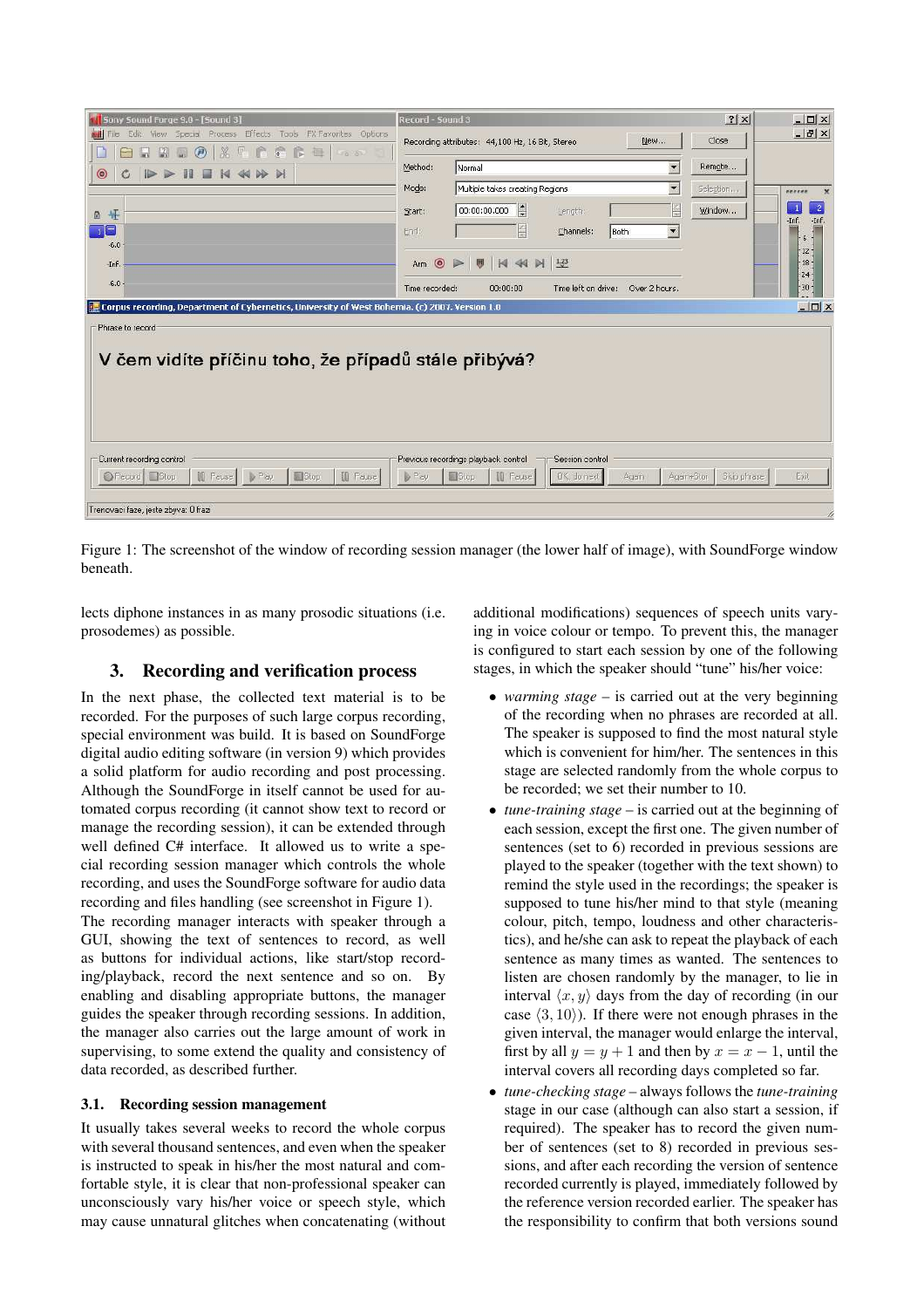similar in the style; naturally the recording can be repeated until the speaker feels to be tuned into the style of reference recordings. The sentences for this stage are selected in the same way as in the previous *tunetraining* stage, but none of the sentences used in the previous stage is chosen.

After the pre-recording stage the manager switches to the real recording stage where sentence-by-sentence are shown to the speaker, who records each separately. The manager accepts the recording or lets the sentence to record again, according to the result of checking by modules mentioned below in Section 3.2.. Moreover, to check the consistency during the current recording (if the same style is still being preserved), the manager switches randomly into *tunechecking* stage, after a given minimum number but before a given maximum number of sentences recorded (set to 80 and 120) without notifying the speaker in advance, and only after his/her recording, the recorded and reference sentence versions are played with the requirement to confirm the similarity of the style.

Unfortunately, it is currently impossible to measure the similarity of voices or speech styles automatically, therefore we must rely on the speaker, who has, in each step, the responsibility to confirm his/her conviction to the manager that the aim of the step has been met, or to ask for repetition. None of the stages or phrases can, nevertheless, be skipped or omitted.

#### 3.2. Checking modules

The manager contains "pluggable check modules architecture" which allows to add a chain of modules checking the audio data recorded and rejecting the recording if the audio signal does not match conditions of any module in the chain. In this case, the speaker is instructed by the manager to record the sentence again, until all checks are passed. In the ideal case, also high level characteristics, like speaking style, voice colour and others, should be checked to keep the consistency of recording (it currently relies on speaker's claim, as mentioned in Section 3.1.), and the architecture is flexible enough to allow it. However, it is only little known how to measure such characteristics, and thus solely the following check modules were developed and used during our recording:

- *intensity level* checks the absolute value of each sample and RMS (Root Mean Square) of audio in the whole channel to prevent large intensity differences in the corpus. To accept the recording, one of four decision possibilities can be chosen: either maximum sample or RMS value or their AND/OR combination lie within defined intervals. The module was used to check both speech and glottal signal, each with different setting though.
- *pauses length* checks if each recording begins and ends with the pause of defined length. It is known that the pauses are important for HMM-based automatic segmentation, where the composed model have better chance to fit the whole phrase. The pause is measured on the interval of defined length by the same means as *intensity level* (also with the four possible decision

possibilities), and the recording is rejected if the pause detected is shorter than the interval specified (set to at least 1 sec). The module was used to check pauses in speech signal only.

• *glottal signal corruption* – as glottal signal is recorded along with speech, the EGG machine used to record it is powered by batteries during the recording. However, the batteries go very low when recording session lasts long. It causes random peaks in the glottal signal which cannot then be used for pitch-mark detection, and the phrases affected would have to be recorded again (illustrated in Figure 2). The detection method is based on heuristics and observations – undamaged glottal signal does not contain sharp ascending edges, as are appearing in the damaged signal, and its energy is higher than the energy of random peaks. The positive difference of EGG signal (keeping the character of ascending edges) is multiplied by the inverted value of short-term RMS computed from the same EGG signal (emphasising energy of random peaks in parts where vocal chords are not oscillating and thus no significant energy is expected). The result is thresholded, and the overall sum of thresholded values is expected to be close to zero for undamaged signal. For more detailed description see (Grůber et al., 2007). Naturally, EGG signal was checked only.



Figure 2: The illustration of correct glottal signal (upper waveform), and glottal signal recorded when the batteries of EGG machine go low.

• *low-frequency hum* – was observed in a part of our previous corpus (Grůber et al., 2007), probably caused by an improper setting of the recording system (it might be 50Hz power line hum; see example in Figure 3). To avoid it in the current recordings, the zero-crossing rate at the beginning and the end of speech signal is computed (the rate in signal without hum is much higher), and the value is compared to the average value and standard deviation obtained in advance from errorless sentences from a previous recording. Only speech signal was checked by the module.

Let us note that all the parameters and thresholds used by check modules were set heuristically by experts, and/or were based on the analysis of 50 sentences recorded by the speaker several weeks before the main recording, using the same room and equipment.